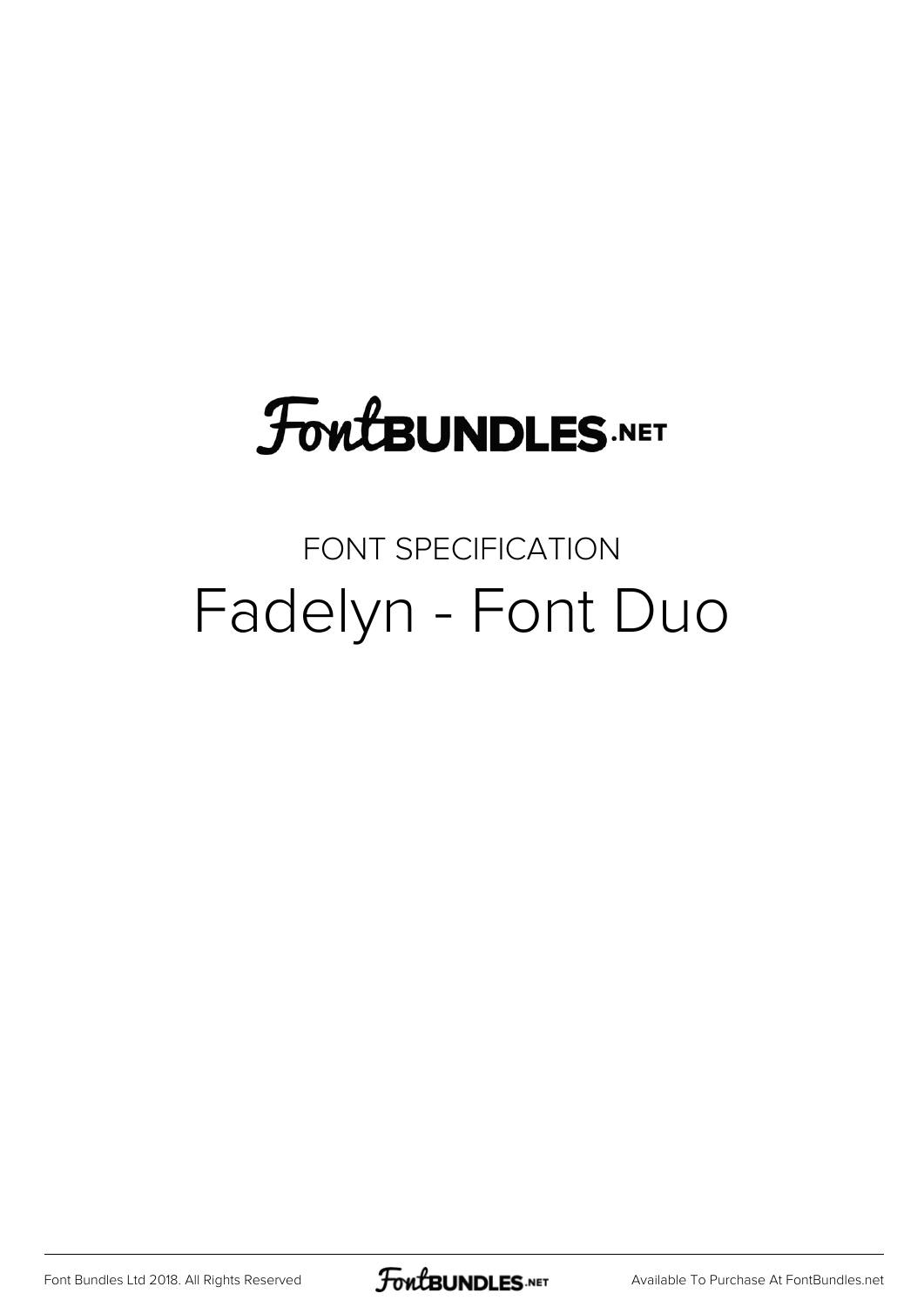Fadelyn - Regular

**Uppercase Characters** 

### ABCDEFGHIJKLMNOPORSTUV W X Y Z

Lowercase Characters

## ABCDEFGHIJKLMNOPORSTUV W X Y Z

Numbers

#### 0123456789

**Punctuation and Symbols** 



All Other Glyphs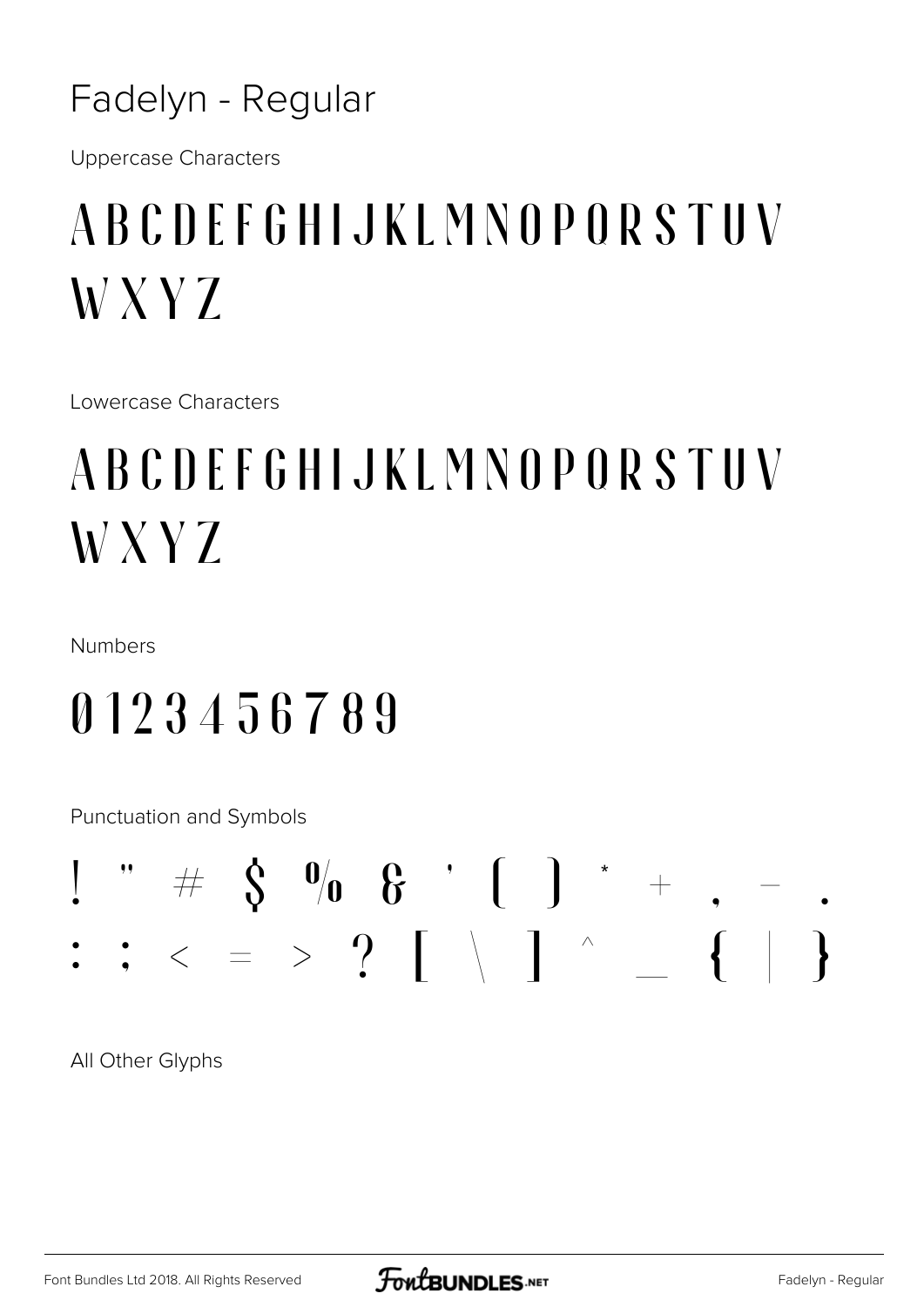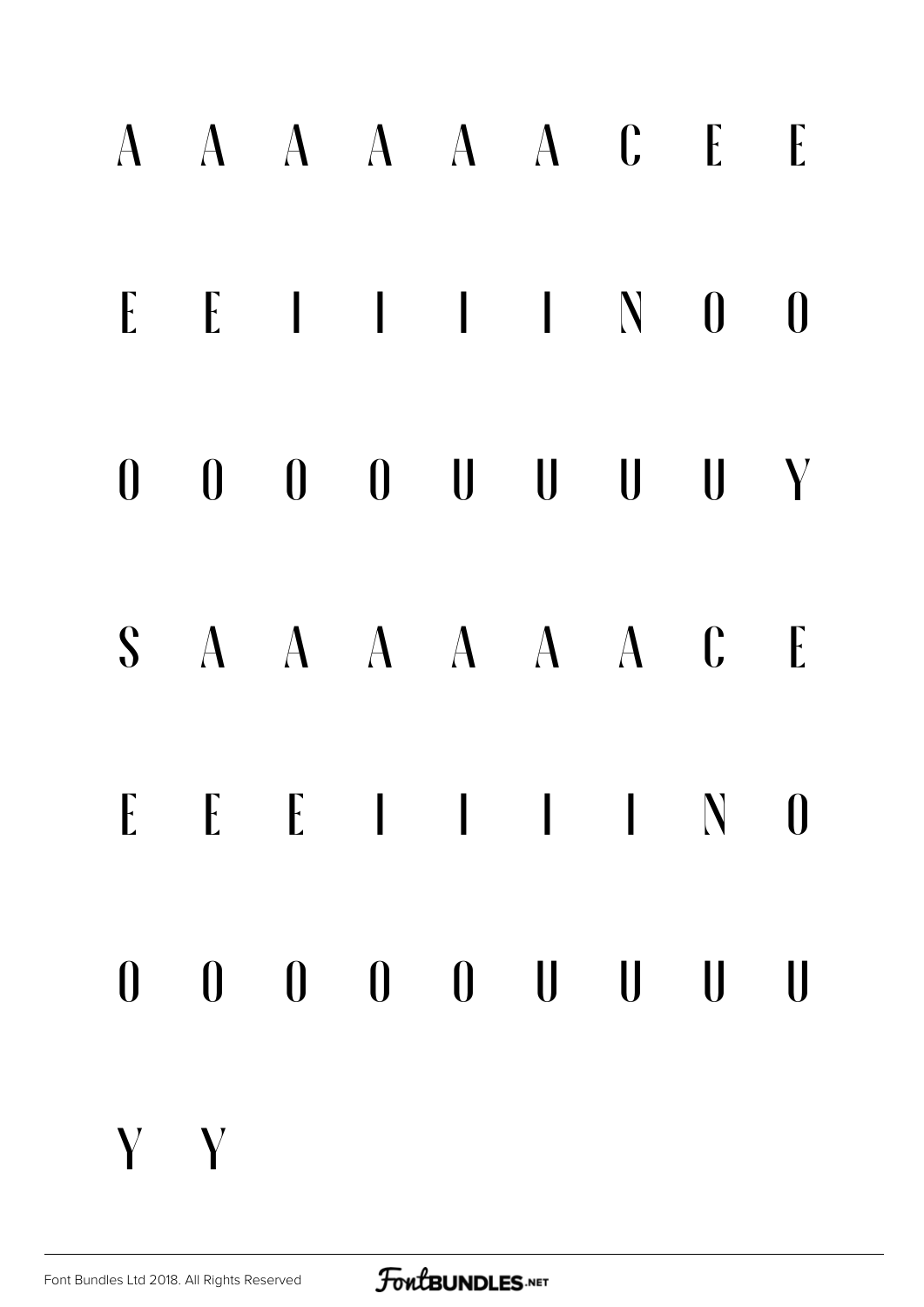#### Fadelyn Script - Regular

**Uppercase Characters** 

 $\mathcal{A} \text{B} \text{C} \text{D} \text{C} \text{F} \text{G} \text{H} \text{J} \text{J} \text{K} \text{I} \text{M} \text{I} \text{C}$  $\rho Q R L T U U V V S T$ 

Lowercase Characters

 $a$  b c d e f g h i j k l m n o p q r s t u v m x y z

Numbers

 $0123456789$ 



All Other Glyphs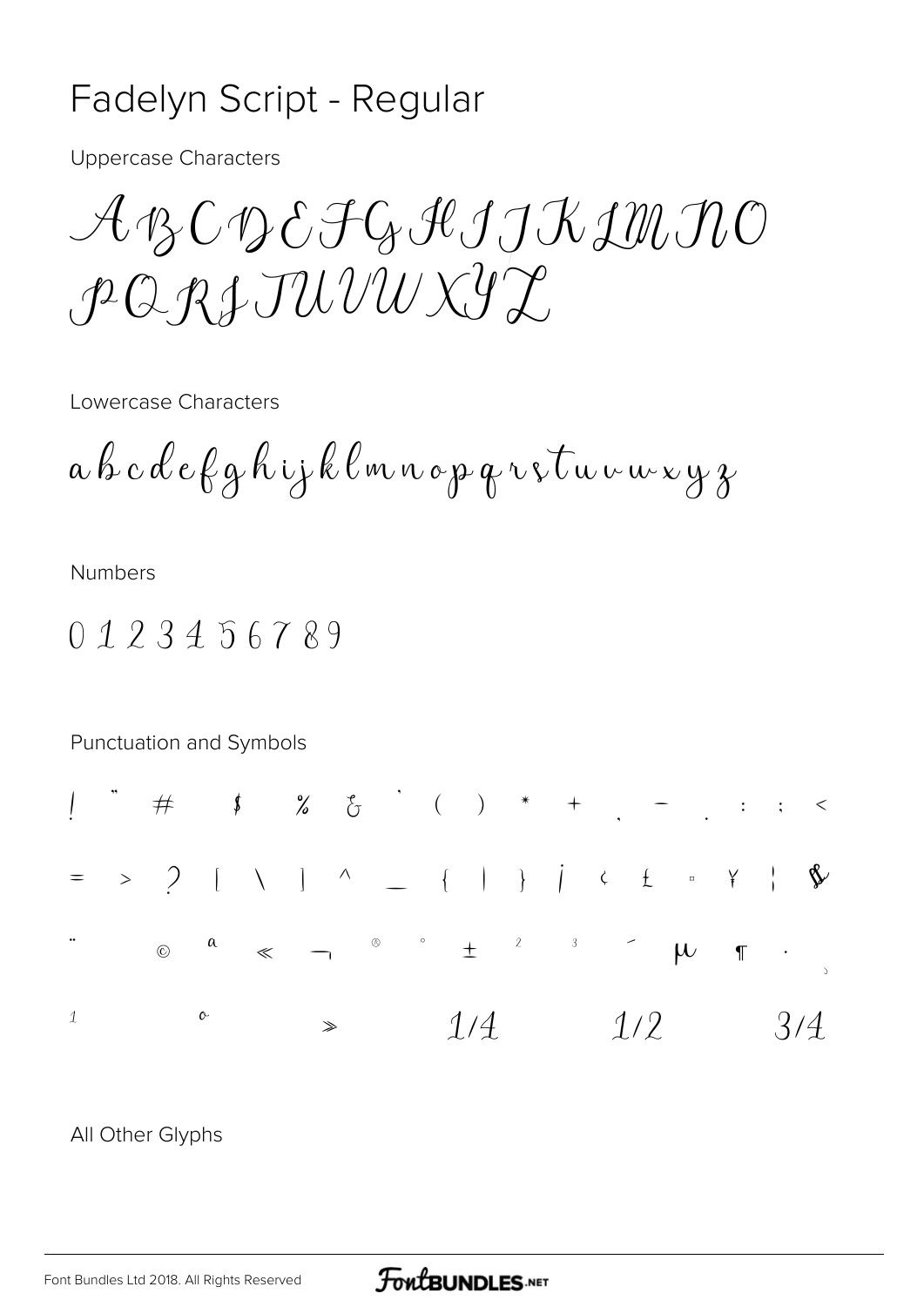À Á Â Ã A A ACC È

 $\tilde{c}$   $\tilde{c}$   $\tilde{d}$   $\tilde{J}$   $\tilde{J}$   $\tilde{J}$   $\tilde{J}$   $\tilde{m}$  $\begin{array}{ccc} \stackrel{\sim}{\cal O} & \stackrel{\sim}{\cal O} & \times & \stackrel{\sim}{\cal O} & \stackrel{\sim}{\cal U} \end{array}$  $\overline{O}$   $\overline{O}$   $\overline{O}$  $\hat{u}$  $\mathcal{U}$   $\mathcal{U}$   $\mathcal{Y}$  $\beta$  $\alpha$  $\tilde{\alpha}$  $\tilde{\alpha}$  $\hat{\alpha}$  $\begin{array}{ccccccccccccc}\n & & {\hat {\bf c}} & & {\hat {\bf c}} & & {\hat {\bf c}} & & {\hat {\bf c}} & & \vec{c}\n\end{array}$  $\ddot{\tilde{\alpha}}$  $\overset{\circ}{\alpha}$  $\ddot{i}$  $\alpha e$  $\tilde{\mathfrak{n}}$  $\overrightarrow{0}$   $\overrightarrow{0}$  $\hat{L}$   $\ddot{L}$  $\tilde{\circ}$  $\tilde{L}$  $\hat{\alpha}$  $\mathcal{O}$  $\ddot{\circ}$  $\phi$   $\mathbf{u}$   $\mathbf{u}$   $\mathbf{u}$  $\ddot{u}$  $\tilde{y}$  $\overline{p}$  $\div$ 

FortBUNDLES.NET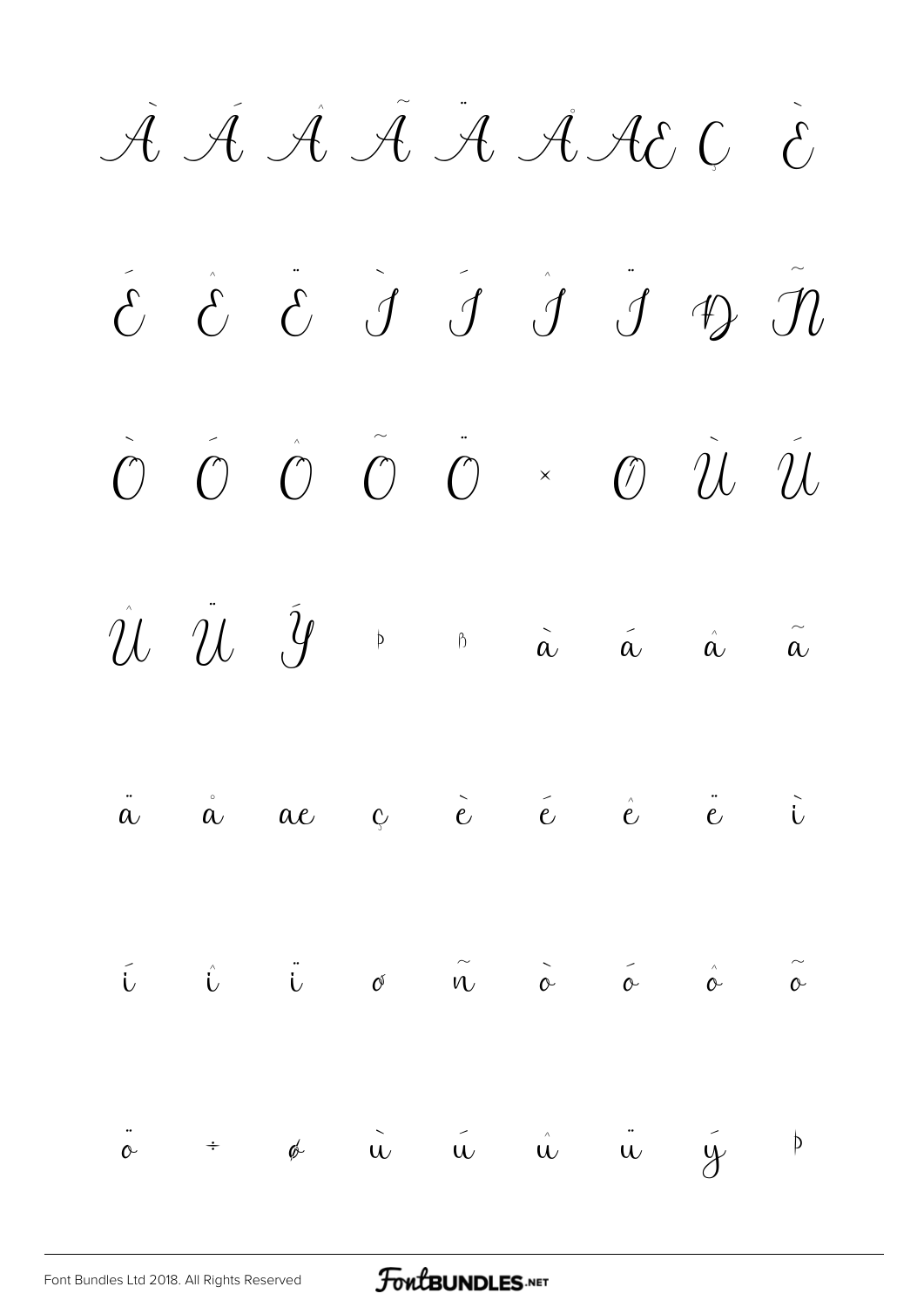$\dot{y}$   $\dot{x}$   $\dot{y}$   $\dot{y}$   $\dot{y}$  $\dot{\gamma}$  by a contract of  $\dot{\gamma}$  $\frac{a}{b}$  < > /  $\epsilon$  m -  $\sim e$   $\sim$  $-g-h \sim i \rightarrow j$  de  $-e \rightarrow t-d$  $g-$  in for known  $g-r$ 

#### **FoutBUNDLES**.NET